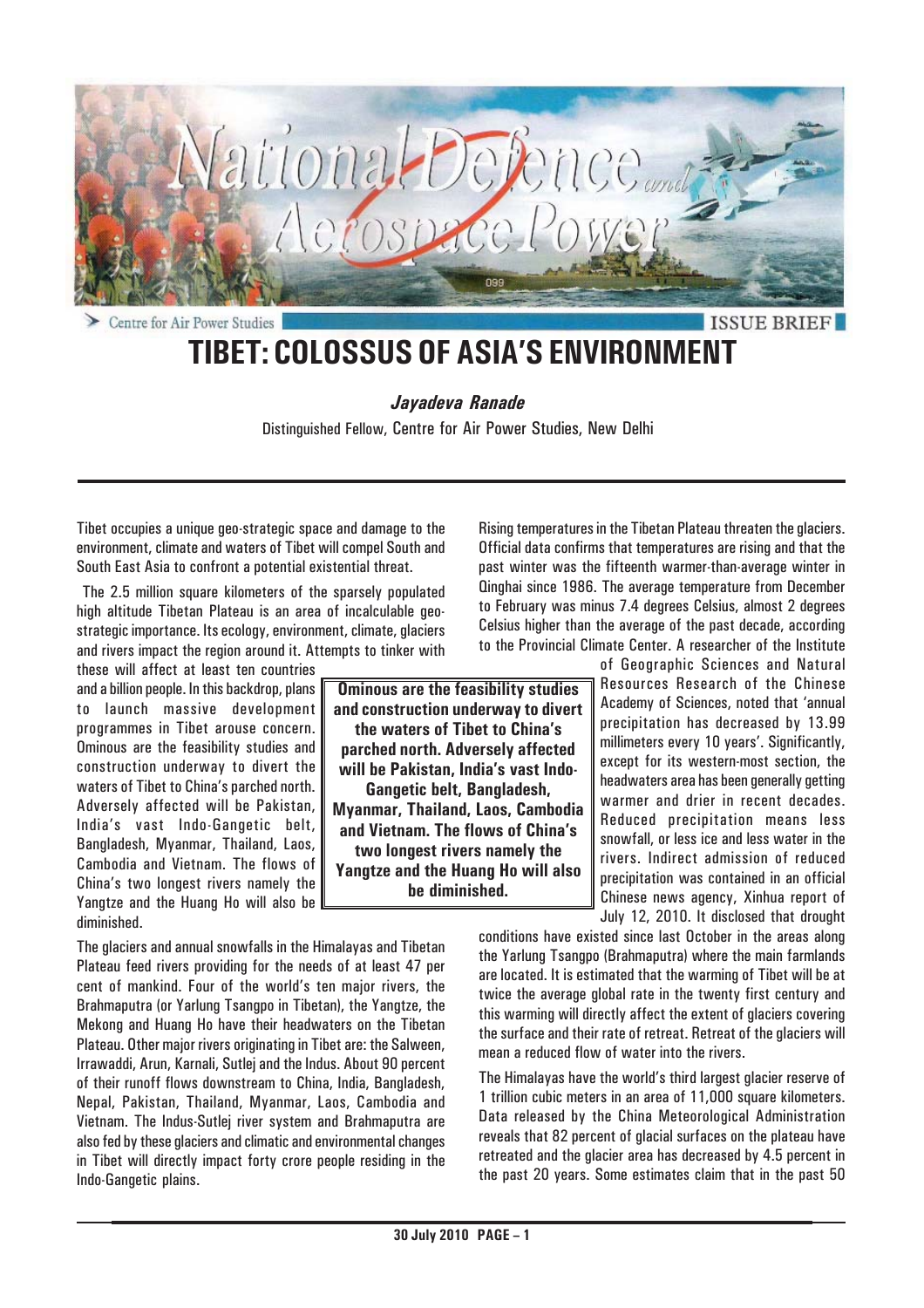## Centre for Air Power Studies

years, 82 percent of the Tibetan plateau's glacier ice has melted. The plateau has lost 10 percent of its permafrost layer in the past decade. More than 15,000 glaciers in the Himalayas show evidence of shrinkage. Some 2,000 Himalayan glaciers have disappeared since 1900. The Asia Society in July 2010 released photographs of Mt Everest

taken in 1921 and at the same spot

**It is estimated that the warming of Tibet will be at twice the average global rate in the twenty first century and this warming will directly affect the extent of glaciers covering the surface and their rate of retreat. Retreat of the glaciers will mean a reduced flow of water into the rivers.**

in 2010, which show that the ice mass is 'disappearing' fast. The main Rongbuk Glacier has shrunk and withered.

Human and construction activity is a major cause of warming. In the past fifteen years the Chinese authorities have focussed on the development of Tibet. This includes operations to exploit the estimated US\$ 106.5 billion of mineral deposits, construction projects and building of modern all-weather road and rail networks with the ensuant increase in vehicular traffic and emissions. Construction of the Qinghai-Lhasa railway contributed to warming of the Tibetan Plateau. Rail and road construction activity has damaged the permafrost layer, which protects the underground lakes, in Tibet. Professor Wu Chenghu of the Chinese Academy of Sciences has warned that by 2050 the Tibet Railway could be confronted with major problems due to warming of the Tibetan Plateau. Another official Chinese team reported that some sources of the Yangtze are drying up and the area is turning to desert. Tibet's wetlands and grasslands have already shrunk affecting livestock herders. China's plans envision the construction of 59 airports in and around the Tibet Autonomous Region (TAR). That means there will be dozens of aircraft flying into Tibet, which will release large quantities of nitrogen oxides etc in addition to carbon dioxide into the atmosphere. Carbon dioxide is known to stay aloft keeping heat captured for decades. After the terrorist strike of 9/11 in the US in 2001, when all aircraft throughout the country were grounded for three days, scientists confirmed that the difference in day-time and night-time temperatures had expanded by an entire one

degree centigrade. Studies show that temperatures in the vicinity of airports are almost one degree celsius higher than elsewhere. Airports are also proven sources of ground water pollution with hydrocarbons in solution permeating hundreds of metres. Aviation fuel was found to migrate over 700 metres within five months through fissure systems in sandstones. Official Chinese reports publicise

**Data released by the China Meteorological Administration reveals that 82 percent of glacial surfaces on the plateau have retreated and the glacier area has decreased by 4.5 percent in the past 20 years. Some estimates claim that in the past 50 years, 82 percent of the Tibetan plateau's glacier ice has melted.**

that each airport expects to handle at least a million visitors a year. The adverse impact of these millions of visitors on the temperatures and resources of Tibet will be immense. Concerns are accentuated with China's announcement in June 2010 that it will invest US\$ 100 billion in twenty three new infrastructure projects in the western regions including Tibet. Investments will be

in railways, roads, airports, coal mines, nuclear power stations and power grids, all of which will accelerate warming and impose further stress on Tibet's water sources.

The warming of the Tibetan Plateau and accelerated glacial melt will impact adversely on food production. For each degree celsius rise in temperature above the norm during the growing season, farmers can expect a 10% decline in wheat, rice, and corn yields. Since 1970, the earth's average surface temperature has increased by 0.6 degrees celsius, or roughly 1 degree fahrenheit. And the Intergovernmental Panel on Climate Change (IPCC) projects that the temperature will rise by up to 6 degrees celsius during this century!

Most estimates indicate that global cereal production will barely keep pace with the growth in population by 2025. By then the world's population is expected to touch eight billion. Estimates are that China and India are headed towards becoming net importers of grain. While some optimistic assessments project that both countries will be able to maintain adequate levels of cereal production, in India's case there is the important caveat that this is dependent on good monsoons. Any decline in the flow of the river waters originating in the Tibet region will adversely affect India's food production.

Since 'liberation' China's leaders have accorded importance to food security, but efforts have been hampered by perennial water scarcity. China's surface and near-surface water availability is approximately one-

> fourth the global average and water resources are distributed unevenly. The north and northwest, where approximately 400 million people, or 30 per cent of the population, reside has more than half the country's arable land but only 7 per cent of its surface water. Under Mao Zedong's directions large scale exploitation of ground water began in the 1960s but this is unsustainable. Underground aquifers are estimated to completely

### **ISSUE BRIEF**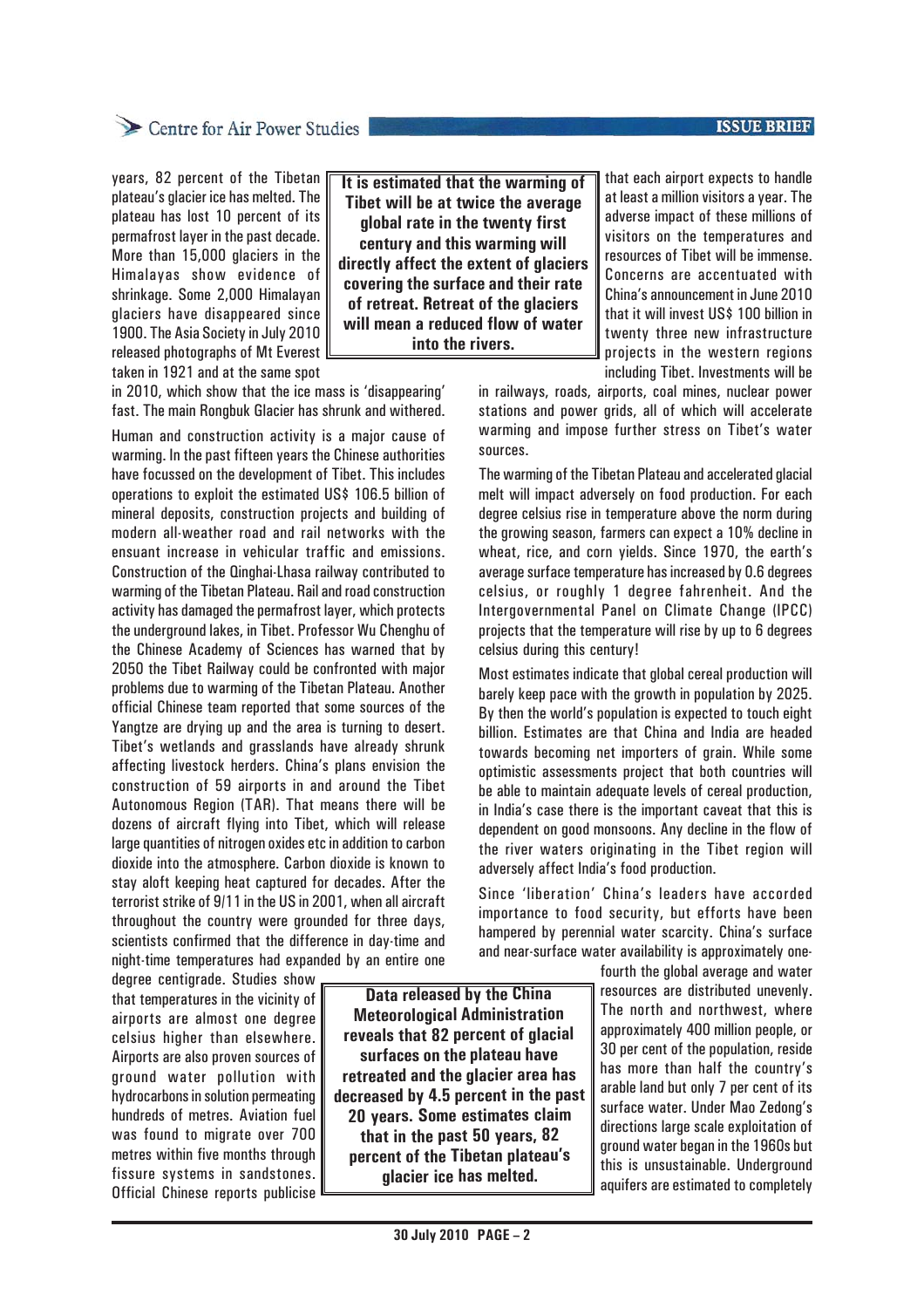### **ISSUE BRIEF**

## Centre for Air Power Studies

disappear in 30- 40 years. While China is attempting to encourage conservation and curb wastage of water, measures like commercially realistic pricing of water are not feasible as it will mean decreased agriculture output and hurt the marginal farmer. It will also undercut the policy of promoting grain production.

In this backdrop China's leadership has been exploring the feasibility of diverting southern river waters to the north and northwest. The late Chairman Mao Zedong, possibly encouraged by the 1200-mile Grand Canal completed in 610 AD, first

proposed the idea of the diversion in 1952. His intention was to ease the growing water shortages in the cities of Beijing and Tianjin and the northern provinces of Hebei, Henan and Shandong. One of the possibilities was to divert waters from the Great Bend of the Yarlung Tsangpo, north of the McMahon Line, by building a mega structure. The scheme received fresh impetus with the appointment of Hu Jintao and Wen Jiabao, both hydraulic engineers, as China's President and Premier. It was formally approved by the State Council on August 23, 2002. The project is the brainchild of a senior PLA engineer, Guo Kai, who worked closely with experts from the Chinese Ministry of Water Resources and the Chinese Academy of Sciences. In November 2005, the Great Western Route project got a boost with the publication of a book entitled Save China Through Water From Tibet, written by Li Ling. Indication of high level military support was evident in the foreword of the book, which was written by Zhao Nanqi, Chief of the PLA's General Logistics Department.

Briefly, the three-part US\$ 65 billion South-North Water Diversion Scheme envisages transportation across the country of 44 billion cubic metres of water from south to north. The Eastern Route will take water from the lower Yangtze in Jiangsu Province to Tianjin following roughly the route of the Grand Canal and onward to the Shandong

Peninsula. The Central Route starts near the Three Gorges Dam in Sichuan and terminates at Beijing.

The Western Route directly affects India and is the most difficult. This will take water from the Yarlung Tsangpo (or Brahmaputra), Dadu, Tongtian and Jinsha rivers (all flowing into the Yangtze) across high mountains and the Qinghai-Tibet

**Though Chinese President Hu Jintao officially denied plans to divert the Brahmaputra while meeting Indian Prime Minister Manmohan Singh in Delhi in 2006, there is evidence, including satellite photographs, that construction of dams at various points along the river has started. According to available information, China has completed ten dams on the Yarlung Tsangpo, or Brahmaputra, three are under construction, seven are under active consideration and eight more are proposed.**

Plateau into the Yellow River which, in turn, would carry the water to north China. Work on this segment began this year and is scheduled for completion in 2050. There is talk of a mega construction at the Great Bend just north of where the Brahmaputra enters India. This is the point where the river can be tapped for the maximum hydroelectricity estimated at 40,000 MW. Plans provide for a hydropower plant (38,000 MW) at Motuo and Daduqia, both near the border with India. The alternate route to building the massive dam at Motuo is Daduqia, which does away with the need for

big dams by taking advantage of the 2400 meters drop in altitude. The proximity of this location to India is the deterrent. Though Chinese President Hu Jintao officially denied plans to divert the Brahmaputra while meeting Indian Prime Minister Manmohan Singh in Delhi in 2006, there is evidence, including satellite photographs, that construction of dams at various points along the river has started.

According to available information, China has completed ten dams on the Yarlung Tsangpo, or Brahmaputra, three are under construction, seven are under active consideration and eight more are proposed. Five large dams are also proposed to be constructed on the Bumchu (Arun river) and one large dam on the Loro Chu (Subansiri river).

The scheme to either dam, or divert, these rivers emanating from Tibet, which account for 30 per cent of China's entire fresh water supply, will have adverse consequences for the lower riparian nations and possibly China too. China, which has over 90,000 dams, has unrivalled expertise in the construction of huge dams. Nevertheless, constructing dams in the fragile Himalayas and on rivers that provide livelihood and sustenance to millions of people of lower riparian countries is a threatening prospect. The dams will disturb the fragile ecology of the Himalayas and inundate vast areas of the reservoirs submerging a huge

> variety of vegetation which could emit poisonous methane gasses into the atmosphere. In addition, dams constructed in the Himalayan region will lead to erosion and landslides. They will contribute to silting of rivers impeding inland water transportation, reduce the rivers' water flows impacting adversely on agriculture, submerge estuaries and

**The dams will disturb the fragile ecology of the Himalayas and inundate vast areas of the reservoirs submerging a huge variety of vegetation which could emit poisonous methane gasses into the atmosphere. In addition, dams constructed in the Himalayan region will lead to erosion and landslides.**